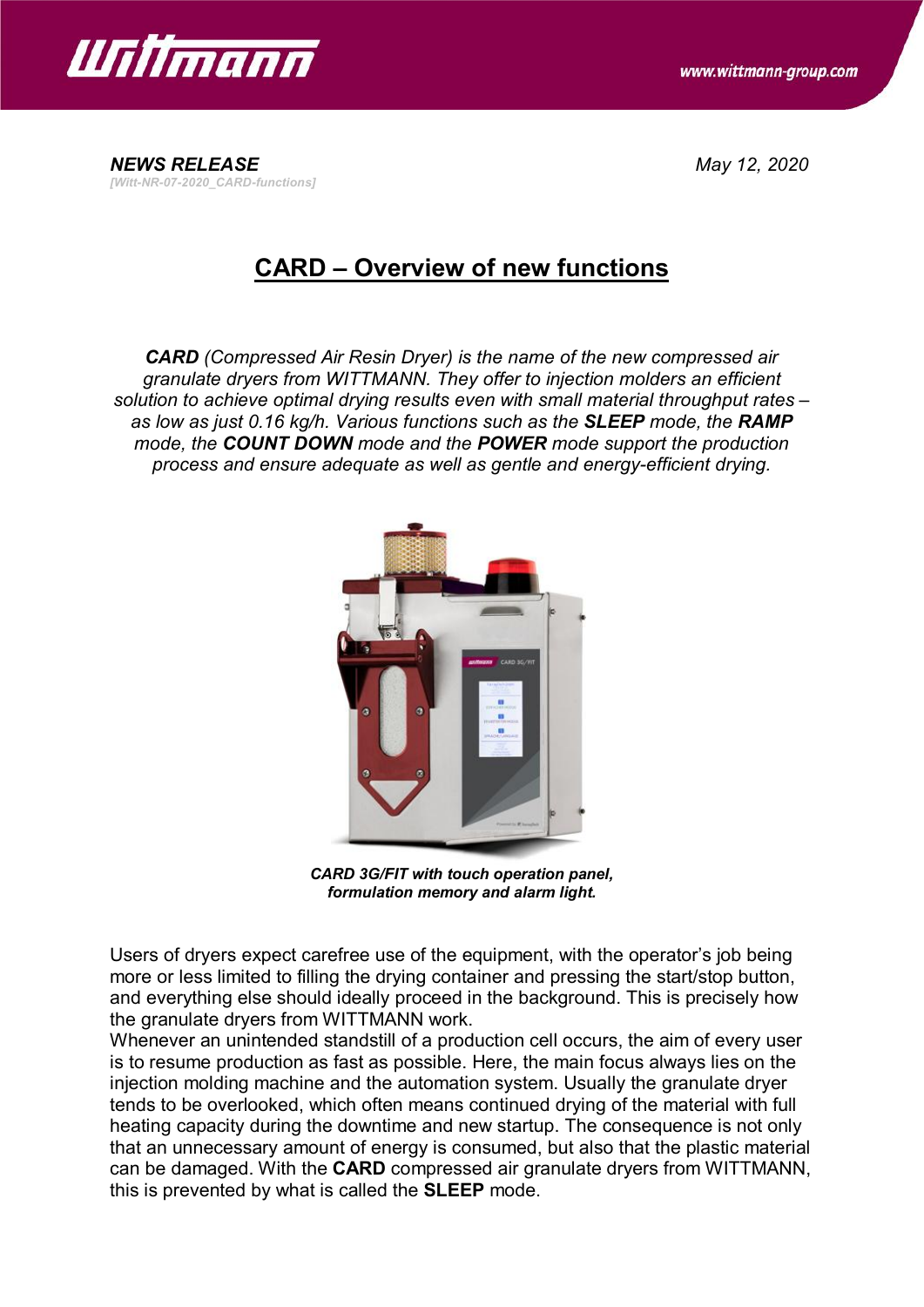

Automatic filling of the drying container proceeds directly proportional to the machine's material consumption. While no material is extracted from the dryer, i.e. the drying container does not need to be refilled. In this case, the dryer's control system registers the fact that the material loader used for filling the container has not shown any activity for a certain period of time. This period can be set on the **CARD** dryer (depending on the model). Then the dryer automatically reduces the heat output and quantity of air supply. This immediately protects the material and reduces the consumption of electricity and compressed air. As soon as the processing machine is restarted, it can continue to operate at once with dried material. The dryer starts to regulate the drying process at the right moment and raises the drying temperature as required.

The **RAMP** mode permits unlimited drying of sensitive materials, too, which tend to get sticky when heated. Here, the drying temperature is raised in two steps. If, for example, PC is to be dried, the material can be pre-dried at 80 °C for about 75 min following initial filling of the container, and subsequently the drying process can be continued at the desired temperature of 120 °C. In this way the material, which is mostly stored at room temperature or in cooler storage halls, can be gently preheated at the first fill, before being completely dried at the target temperature.

The **COUNT DOWN** mode provides a signal output, which can be used for a machine startup. When production is started on a processing machine, it is very often important to know how long the material drying equipment has already been active and whether the material has been dried sufficiently. **The COUNT DOWN** mode shows the remaining drying time on its display panel and finally issues a signal when the preset period of time is over.

Depending on the model, the air quantity regulation in **CARD** dryers is controlled in an analog or digital form via the temperature. Here, digital control provides a higher degree of precision, and the correct value for the temperature range to suit the material can be stored in the control system. For strongly hygroscopic materials such as PA, this automatic air supply control can be deactivated. This function is called the **POWER** mode, which permits a constant drying process with the necessary quantity of compressed air.

These innovative functions of the **CARD** dryers from WITTMANN not only contribute to energy efficiency, but also provide a gentle drying process to protect the material.

------------------------------

The WITTMANN Group is a worldwide leader in the production of injection molding machines, robots and peripheral equipment for the plastics processing industry, headquartered in Vienna/Austria and consisting of two main divisions: WITTMANN BATTENFELD and WITTMANN. These two divisions jointly operate the companies of the WITTMANN Group with eight production plants in five countries. Additional sales and service companies are active in 34 facilities in important plastics markets around the world.